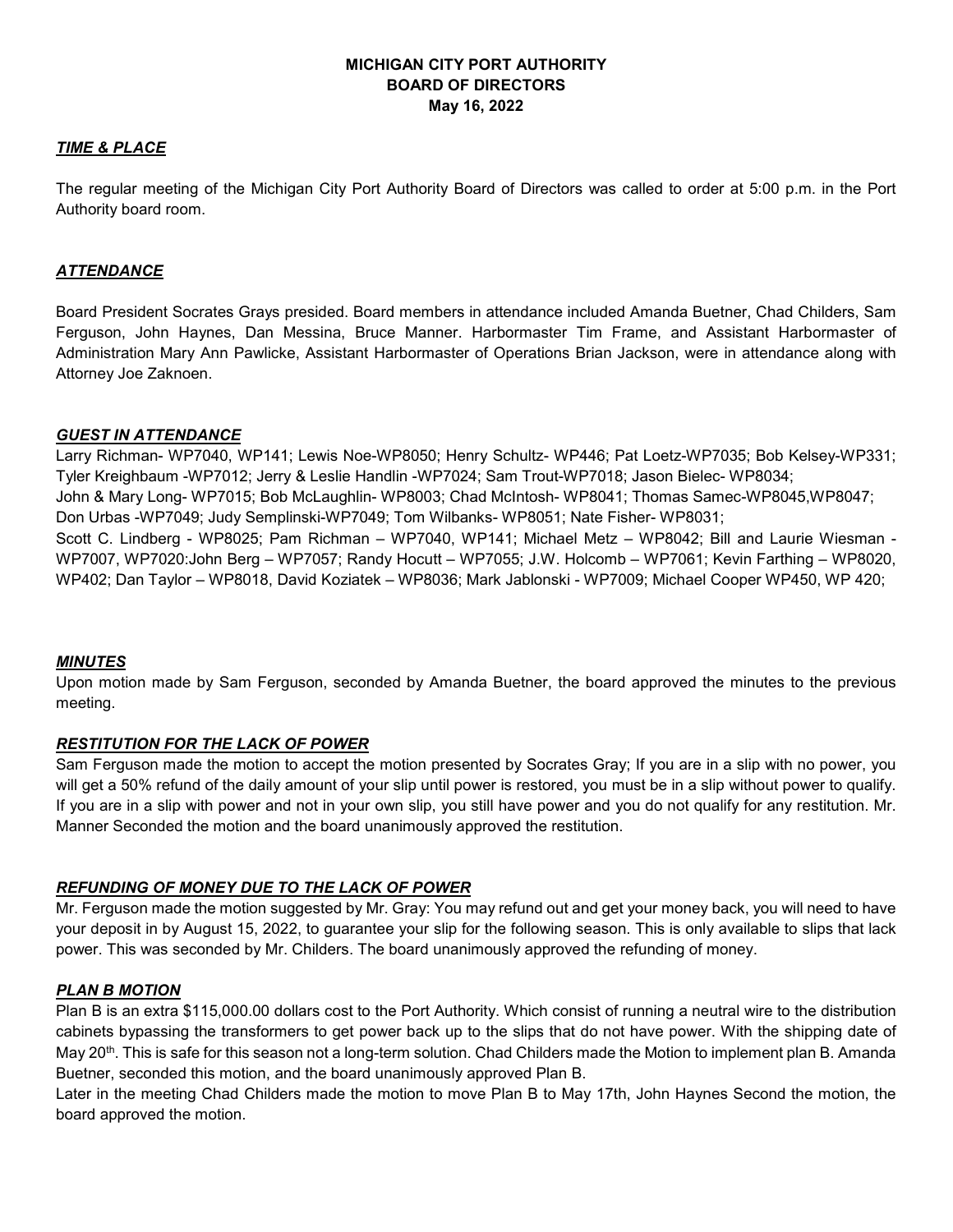# *REPORT FROM COLIN EDGEWATER RESOURCES*

•We have a supply chain issue we don't have the parts to complete the project.

•700 and 800 docks effected.

•Expect transformers to ship May20th.

•\$115,000.00 dollars to implement plan B.

•Panel 7A has not been finished.

•Current Schedule is May 18th panel for 700 A to ship, May 20th four transformers to ship. If these all ship, they will go to the Manufacturer.

- ₒ Three days to get those cabinets completed.
- ₒ A truck on standby to direct ship them to the Port Authority.
- ₒ Once here it will take 5 days to for the electricians (4 crews ready) to install.
- $\circ$  The temporary power is good short term solution  $\sim$  not a long term solution.

•Will install missing components in the fall.

## *REPORT FROM HARBORMASTER*

Harbormaster Tim Frame reported on the following:

- ₒ Saturday we received the internet modem for the gas dock Oscar-Larsons installed the modem May 16th now functional with Mastercard and Visa.
- ₒ Continue launching boats out of Trail Creek.
- ₒ Bouncing from winter repairs to work orders for slip holders.
- o Jet ski dock repairs slowly making progress and hopefully done by the end of the week.

# *REPORT FROM ASSISTANT HARBORMASTER*

Assistant Harbormaster of Administration Mary Ann Pawlicke, reported on the following:

ₒ Busy with phone calls and trying to find alternative slips for our boaters.

### *COMMITTEE REPORTS*

- **1.** On behalf of the *Budget and Financial Oversight Committee***,** Mr. Ferguson reported the following.
- **2.** May 2, 2022, Claims Docket

| Port Authority      |     | 100,683.37 |
|---------------------|-----|------------|
| Port Authority EFT  | \$  | 7,787.83   |
| Capital             | \$  | 0.00       |
| <b>Total Claims</b> | \$. | 108,471.20 |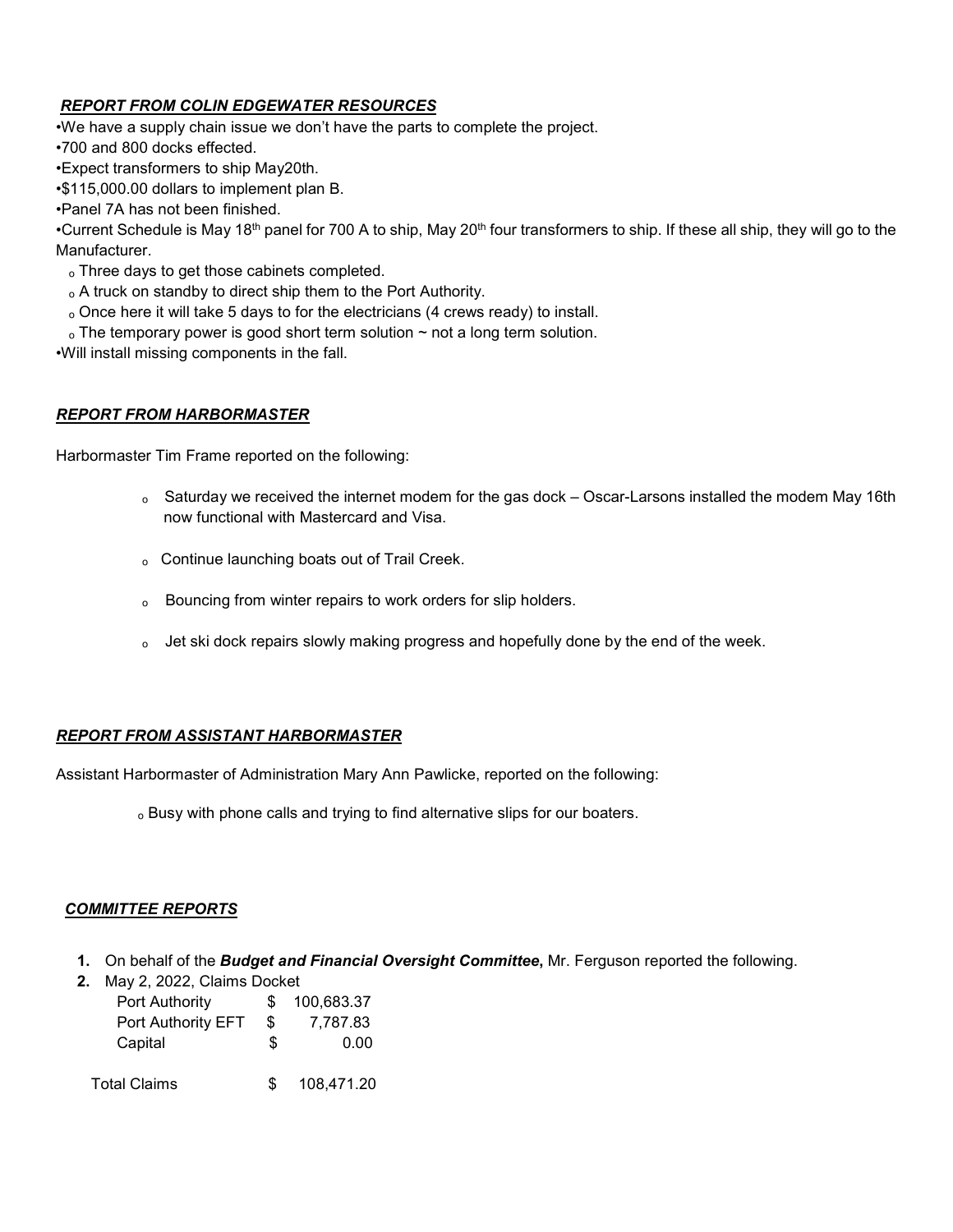Upon motion made by Sam Ferguson, seconded by Amanda Beutner, the board unanimously approved all bills to be paid.

- **3.** On behalf of the *Claims and Insurance Mr. Haynes* had nothing to report.
- **4.** On behalf of *Port Operations*, Mr. Gray, –Covered at the beginning of meeting.
- 5. On behalf of the *Boater Communications and Special Events Committee,* Mr. Messina- ₒWhy were trees in the Harbor by the 400 dock removed- 3 were diseased and 1 was dead.
- 6. On behalf of the *Master Planning and Special Projects Committee, Bruce Manner -*had nothing to report.
- 7. On behalf of the *Advertising and Public Relations Committee,* Amanda Beutner –Had nothing to report.

# *REPORT FROM THE ATTORNEY*

Attorney Zaknoen – Reminded the board that contract details should not be discussed in a regular session, they must be discussed in a executive session.

### *NEW BUSINESS*

Nothing to report

# **OLD BUSINESS**

Bruce Manner made the motion to drop the idea of accepting Blue Chip/ Sprague from Old Business. Sam Ferguson second it. The Board approved the motion.

Bruce Manner made the motion to remove Cameras from the tabled items. Sam Ferguson second the motion. The board approved the motion.

Bruce Manner made the motion for \$20,000 for camera upgrades. Sam Ferguson second the motion. The board approved the motion.

Bruce Manner made the motion to remove Sprague Point Bath house . No one second the motion.

# *ADJOURNMENT*

Upon motion made by John Haynes, seconded by Amanda Beutner, the board adjourned the meeting at 6:38 p.m.

Accepted by: \_\_\_\_\_\_\_\_\_\_\_\_\_\_\_\_\_\_\_\_ Respectfully submitted, \_\_\_\_\_\_\_\_\_\_\_\_\_\_\_\_\_\_\_\_\_\_\_\_\_

Tim Frame, Harbormaster **Dan Messina, Board Secretary** Dan Messina, Board Secretary

Approved On: \_\_\_\_\_\_\_\_\_\_\_\_\_\_\_\_\_\_\_\_\_\_\_\_

By: \_\_\_\_\_\_\_\_\_\_\_\_\_\_\_\_\_\_\_\_\_\_\_\_\_\_\_\_\_\_\_\_

Socrates Gray, Board President